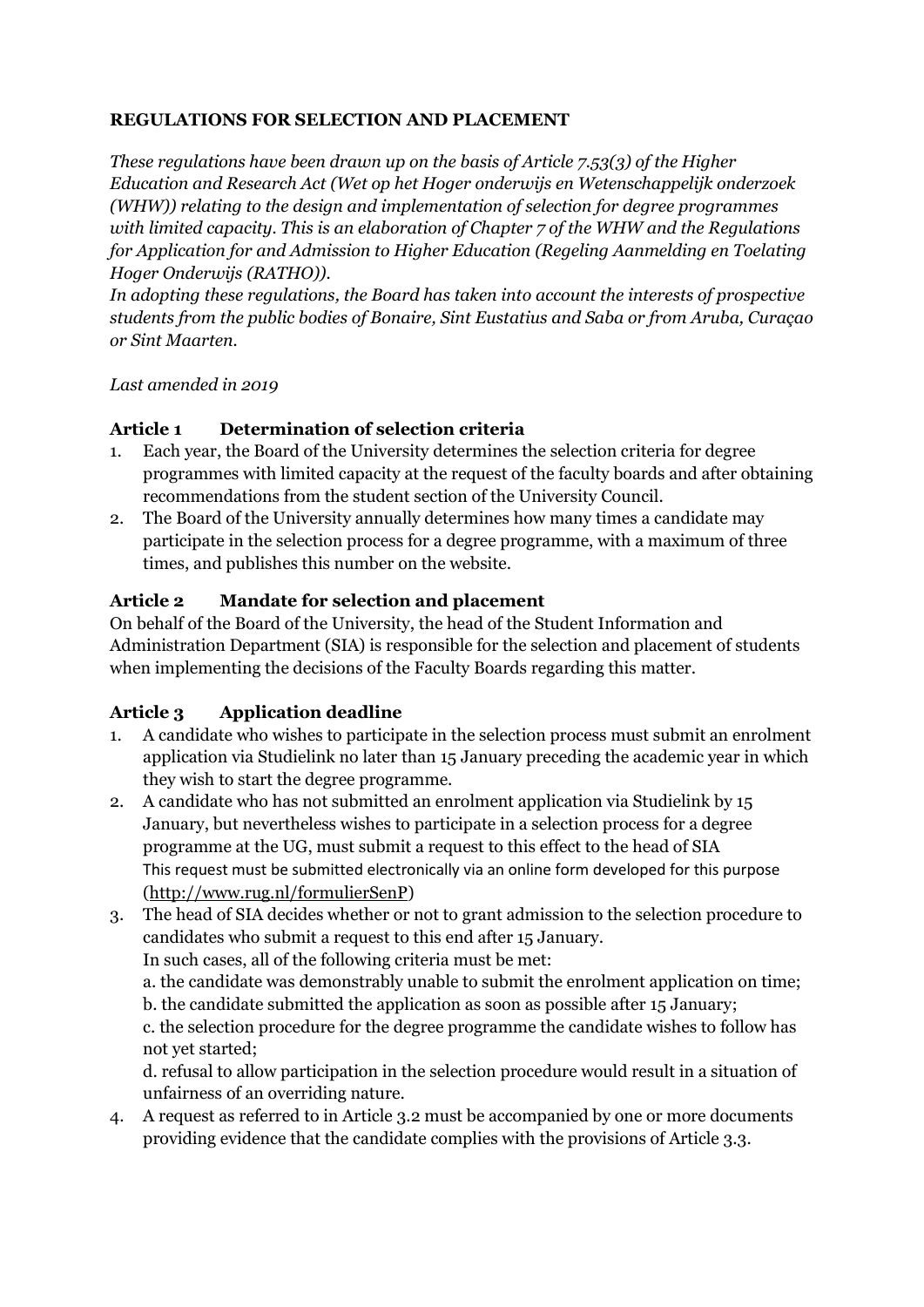# **Article 4 Participation in selection procedure**

- 1. A candidate who has submitted an active enrolment application for a degree programme with a selection process after the deadline of 15 January or who has been admitted to the selection process after submitting a request as referred to in Article 3.2 uses up one chance to participate.
- 2. A candidate who does not, or does not fully, participate in the selection procedure will not receive a ranking number, and the head of SIA will reject the candidate's request for registration. In this case, the candidate will use up one chance to participate.
- 3. A candidate will not use up a chance to participate if a. the enrolment application for a degree programme with a selection process is withdrawn via Studielink no later than 15 January;

b. the candidate does not succeed in obtaining their diploma or certificate in due time and submits a request to cancel the chance to participate, as set out in Article 10.

# **Article 5 Verification of personal details**

A candidate who participates in a selection procedure must, by 15 February at the latest, provide accurate personal details which can be used to verify that candidate's identity. If the candidate fails to meet this obligation, their participation in the selection procedure will end, and the head of SIA will reject the candidate's registration request. At that point, the candidate has used up one chance to participate.

### **Article 6 Selection procedure**

- 1. Selection takes place in the manner determined by the Faculty of the degree programme for which the candidate has applied.
- 2. If, after the deadline of 15 January, the number of applications is higher than the number of places available, selection will take place.
- 3. If, after the deadline of 15 January, the number of applications is equal to or lower than the number of places available, no selection will take place, but a matching procedure will be held. In this case, the rules set out in the University of Groningen Regulations for Registration and Tuition Fees will apply.

### **Article 7 Selection procedure: result and place allocation**

- 1. On 15 April, the Board of the University will notify via Studielink each candidate who has participated in the full selection process of the ranking number allocated to that candidate. The Board of the University will allocate places to all candidates who qualify based on their ranking number.
- 2. Candidates must accept their place via Studielink within two weeks. An allocated place that is not accepted within two weeks will expire by operation of law.
- 3. When an allocated place expires, the Board of the University will offer it to the candidate with the next highest-ranking number who has not yet been offered a place in the degree programme in question.
- 4. Candidates who fail to accept their place in good time but still wish to participate in the degree programme in question must immediately submit a request to this end to the head of SIA This request must be submitted online via [http://www.rug.nl/formulierSenP.](http://www.rug.nl/formulierSenP)
- 5. The head of SIA will make a decision on behalf of the Board of the University regarding a request as referred to in Article 7.4. A request as referred to in Article 7.4 may be granted if at least all of the following conditions have been met:

a. The candidate was demonstrably unable to accept the allocated place in good time.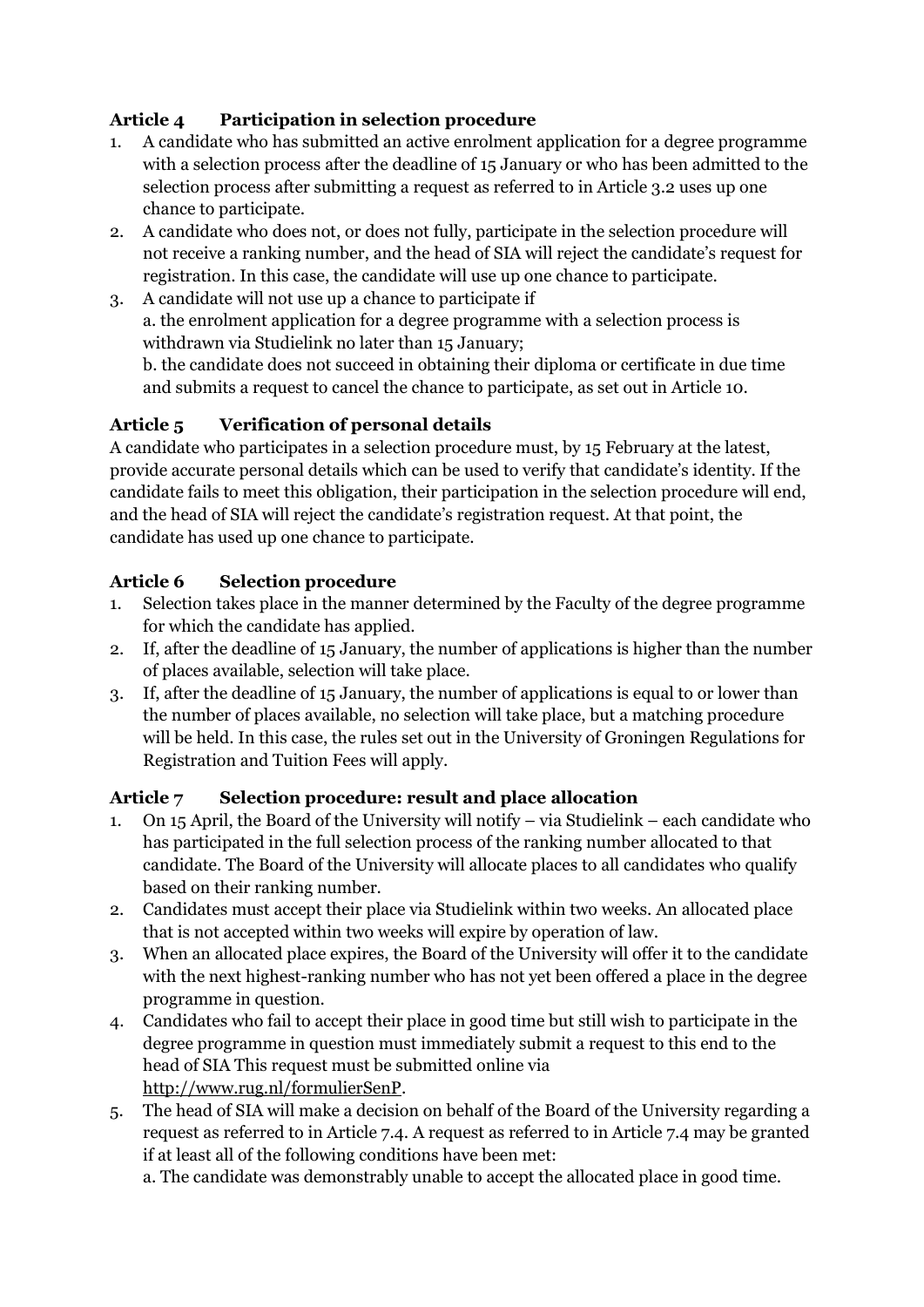b. the candidate submitted the request as soon as possible after the expiry of the deadline for acceptance;

c. Refusal to grant the request would result in a situation of unfairness of an overriding nature.

6. When a request as referred to in Article 7.4 is granted, the candidate in question will be offered a place for the academic year following the year that the original request for admission referred to. The head of SIA may deviate from this stipulation and decide to offer the candidate a place for the academic year that the original request for admission referred to.

# **Article 8 Allocation of places**

- 1. For degree programmes with limited capacity, the Board of the University will not allocate any more places than the number available for the relevant academic year.
- 2. On 15 April, the Board of the University will allocate 100% of the available places for degree programmes with limited capacity.
- 3. The Board of the University will continue to allocate places until all available places have been accepted and all candidates have proven that they satisfy the general and further entry requirements.

### **Article 9 Deadline for satisfying entry requirements**

- 1. In order to be admitted to the selection procedure, candidates must satisfy certain entry requirements, such as prior qualifications. Candidates who do not (or do not yet) satisfy the requirements will be notified of this by the relevant faculty as soon as possible after enrolment.
- 2. Candidates who do not satisfy the entry requirements yet, but expect to do so between 15 July and 31 August, must submit a request for an extension of the deadline to the head of SIA before 15 July. This request must be submitted online via [http://www.rug.nl/formulierSenP.](http://www.rug.nl/formulierSenP)
- 3. Contrary to the provisions of Article 9.1, the Board of the University, in consultation with the Faculty Board, may set a later deadline for satisfying the general and further entry requirements for candidates who have been allocated a place in a degree programme with limited capacity. This date may be no later than 20 August.
- 4. Candidates who are allocated a place after 15 July must submit proof that they satisfy the general and further entry requirements within exactly 14 days (14 x 24 hours) of receipt of their place allocation, and in any case no later than 31 August. If the candidate fails to meet this obligation, the proof of admission will expire.
- 5. The head of SIA may deviate from the stipulations of Articles 9.1, 9.3 and 9.4 and grant candidates an extension of the deadline until 31 August at the latest. If a candidate fails to prove that they have met the general and further entry requirements by the deadline, the proof of admission will expire.

### **Article 10 Candidate fails to obtain diploma**

- 1. A candidate who fails to obtain their diploma or certificate may annul the use of a chance to participate in a selection procedure. This request must be submitted to the head of SIA.
- 2. This request must be submitted online via [http://www.rug.nl/formulierSenP.](http://www.rug.nl/formulierSenP)
- 3. The candidate must submit a request as referred to in Article 10.1 before 1 September. The request will be processed no later than 1 October, unless more time is needed because extraordinary circumstances must be assessed.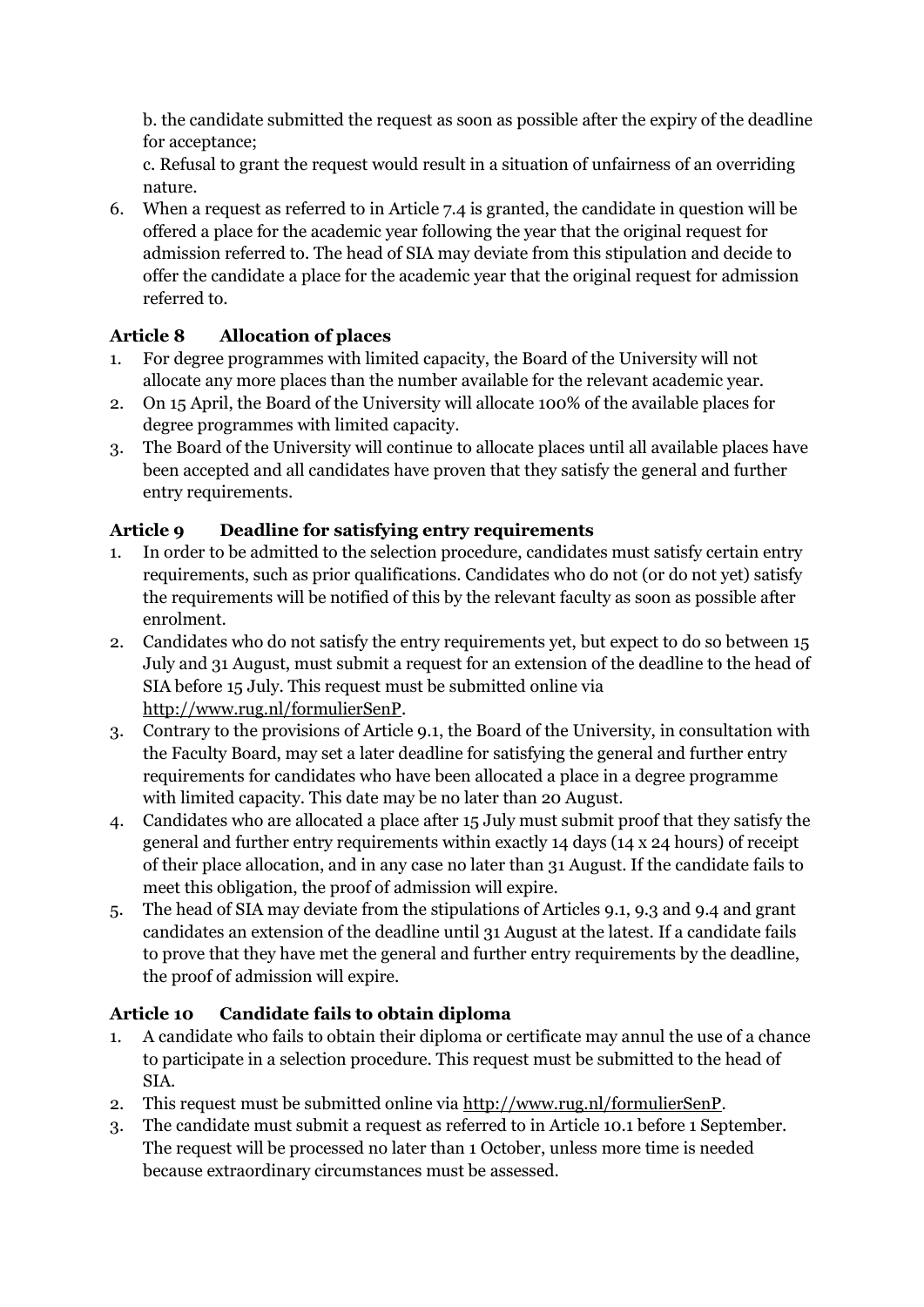4. A candidate who submits a request as referred to in Article 10.1 must submit, along with the request, a document proving that they have failed to obtain their diploma.

# **Article 11 Admission to a higher year**

- 1. Candidates who accept an allocated place, complete their registration, but terminate their registration after a minimum of 1 month, may register for a higher year of the degree programme in question in a subsequent academic year. They will retain their right of admission.
- 2. Candidates who accept an allocated place elsewhere and register there, may submit a request for registration in a higher year in a subsequent academic year. Such a request must be accompanied by one or more documents providing evidence that the candidate has at least met the requirements for a positive study advice for the same or a related degree programme somewhere else.

# **Article 12 Legal rights**

- 1. Candidates may lodge an objection against decisions taken on the basis of these Regulation to the Board of the University via the Central Portal for the Legal Protection of Student Rights (CLRS: http://www.rug.nl/education/laws-regulations-complaints/). Objections must be lodged within six weeks.
- 2. If the objection is declared founded and the decision is taken to offer the candidate a place, this place will be for the academic year to which the original request for registration applied.
- 3. Notwithstanding the stipulations of Article 12.2, candidates who qualify for admission based on a founded objection may be offered a place for the next academic year if a. there are and will be no more proofs of admission available for the academic year for which the enrolment application was intended;

b. the decision on the objection is made after the beginning of the academic year, that is, after 1 September;

c. the candidate themselves request admission for the next academic year.

### **Provisions of the Higher Education and Research Act (WHW)**

### **Article 7.53 Restriction to enrolments due to availability of teaching capacity**

- 1. The Board of the University may set the maximum number of students that can enrol for the first time for the propaedeutic phase of a certain degree programme due to the availability of teaching capacity. The number will be set each academic year. If a programme does not operate a propaedeutic phase, «propaedeutic phase» will be taken to mean the phase in a Bachelor's degree programme that coincides with the first period of that programme with a student workload of 60 ECTS credits.
- 2. In view of the limited number of places in the degree programme, the Board selects prospective students on the basis of qualitative criteria only. There must be at least two types of qualitative selection criteria.
- 3. The Board will publish the qualitative selection criteria and the selection procedure for the admission procedure in good time in the event that the number of prospective students exceeds the maximum number of students set under the provisions of Article 7.53.1. The Board must adopt regulations for the enrolment of students. In adopting these regulations, the Board has taken into account the interests of prospective